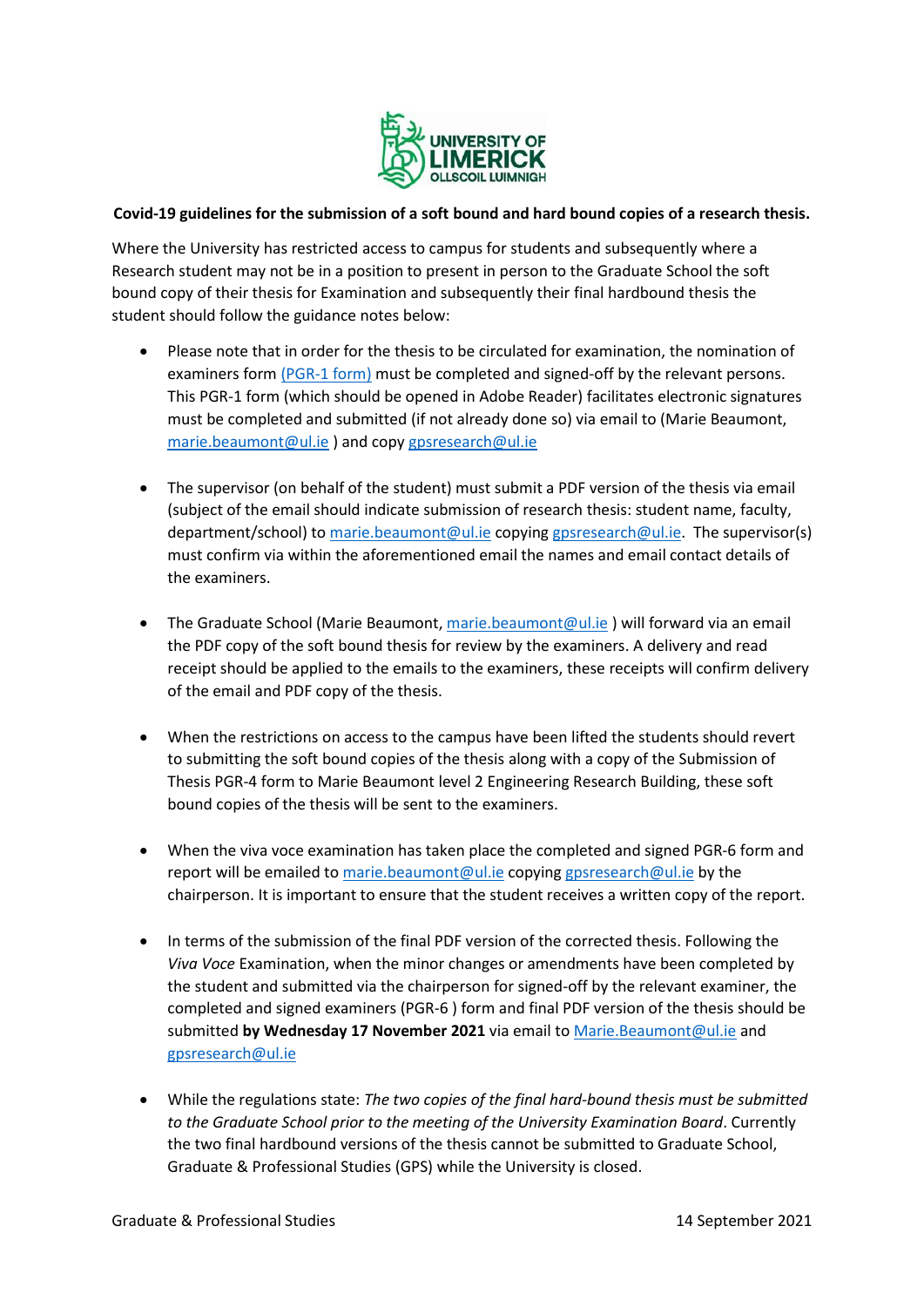- As advised above, all Research Students whose award was approved at the December University Examination Board are required under the University's Academic Regulations to submit two hard bound copies of their thesis.
- **Advice in relation to the timelines for the submission of the two hard bound theses will be provided at a later date.**
- We wish to advise that the two hard bound theses, (which should be the identical to the final PDF version submitted prior to the December Examination Board), should be submitted via trackable courier or trackable post.
- It is important that you keep a record of the tracking number so that the parcel can be verified as delivered to following address: FAO, Marie Beaumont, Graduate and Professional Studies, c/o of Goods Inwards Dept, Main Building, University of Limerick, Limerick, V94 T9PX, Ireland.
- The Graduate & Professional Studies Office will collect the theses from goods inwards during the aforementioned timelines.
- Please remember to sign the declaration page within the hard bound theses confirming that the thesis is your own work.
- If you have any queries relating this matter, please email [GPSResearch@ul.ie](mailto:GPSResearch@ul.ie)

## **Guidelines on the use of Video Conferencing (VC) to undertake** *Viva Voce* **Examinations.**

- Please note PhD viva voce examination may be undertaken via video conference
- Guidelines on the use of Video Conferencing (VC) at University of Limerick Viva Voce Examinations for Research Students are available [here](https://www.ul.ie/gps/codes-practice-and-regulations)
- Video conferencing should be organised only where the facilities at the remote location are at least of an equal standard to those available at University of Limerick. In order to eliminate potential technical compatibility issues. UL Information Technology Department (ITD) recommends the use of a Polycom System Skype for Business, Microsoft Teams or Vscene (apple mac).
- When undertaking a video conference or Skype for Business Microsoft Teams or Vscene (apple mac) at UL, a call requesting the VC service and technical support must be logged on [https://itdservicedesk.ul.ie](https://itdservicedesk.ul.ie/) using the viva voce examination form in the Audio Visual Services section at least two weeks in advance of the examination.
- In no circumstances should video conferencing take place where a test call from the remote location(s) before the examination has not worked properly. In this instance the Chairperson of the examination panel must advise via email all the participants that the examination will be rescheduled.